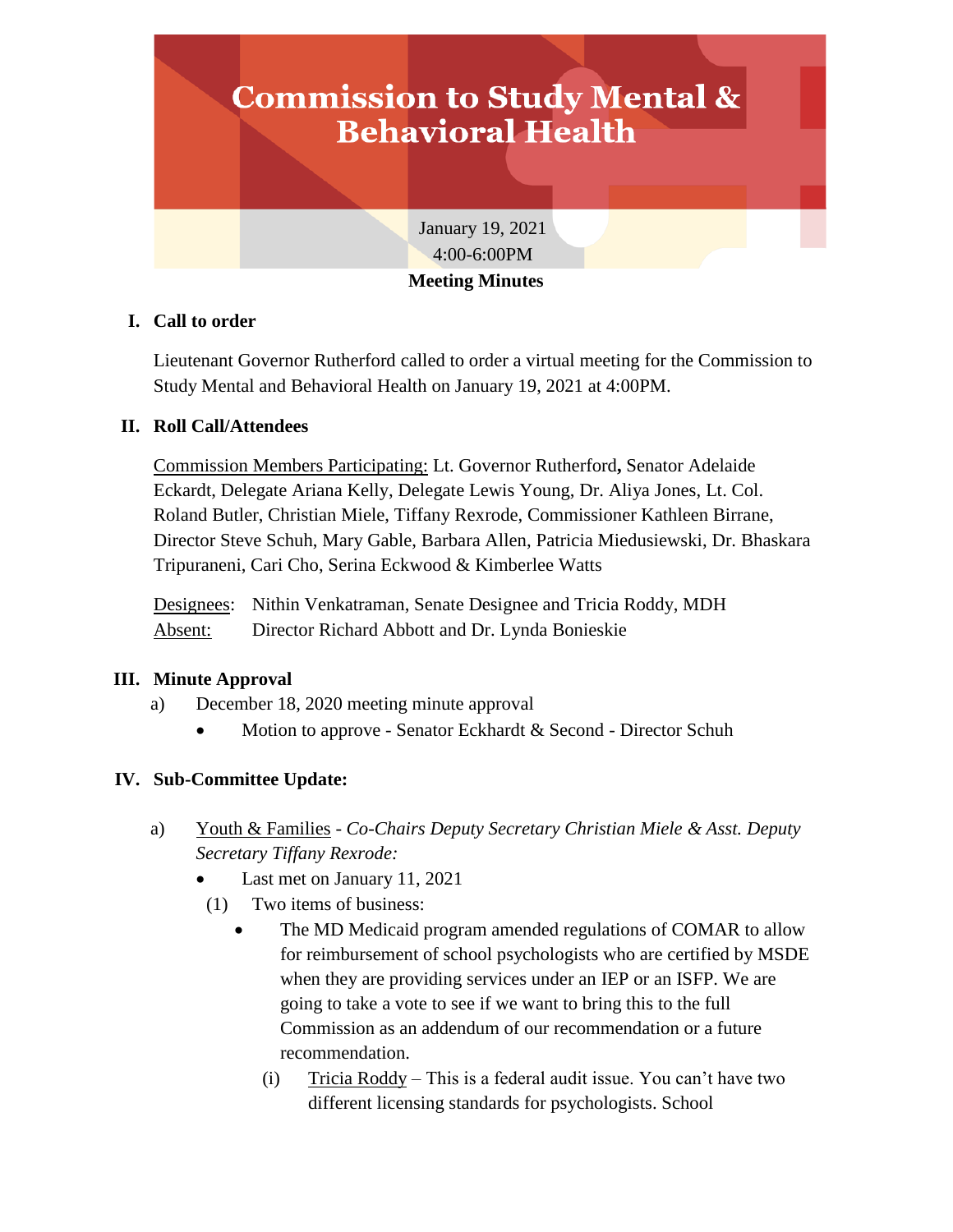psychologists do not follow the same standard as a community psychologist.

 Involuntary Commitment Standard - we have a workgroup that is going to come up with some language for us to consider during our next meeting.

#### b) Financing & Funding - *Co-Chairs Tricia Roddy & Commissioner Birrane:*

- Tricia Roddy Medicaid update Met on Jan 11. Medicaid portion was a quick update on two issues:
- (1) System of Care update reviewing comments and ideas from subcommittee members. Meeting again on Feb 16.
- (2) Update on the Opioid Operational Command Center Grant that we received and is looking at expanding OMHC's Crisis Stabilization Network
- Commissioner Birrane-
- (1) Mental health parity our public meeting was held on Nov 23 and we received a large amount of comments that we are reviewing. We will likely reconvene after session for another public meeting.
- (2) Network adequacy First public meeting in December with our proposed regulations. Reviewing those public comments within our internal working group as well. Will meet after the session.
- (1) We did have a successful webinar to help understand how to access insurance coverage for mental health and substance disorder treatment. We approached it with a set of scenarios and examples that people can relate to. Will be doing more outreach like that moving forward.

#### c) Crisis Services - *Director Steve Schuh, Chair:*

- Released our quarterly report last week. Preliminary data shows that all drug and alcohol related fatalities were up 12% compared to the same time last year. This data highlights an increase in suffering among some of Maryland's most vulnerable people. For this, we must remain committed that all Marylanders are able to access behavioral health services.
- Our Subcommittee last met on January 6. During this meeting, we received updates from all 3 health services cost review commission regional catalyst grant program recipients. The 3 regional partnerships will work to expand services in central Maryland, Prince George's County and the lower eastern shore.
- Two recommendations from our subcommittee was included in the Annual Report both related to Assertive Community Treatment Teams (ACT Teams):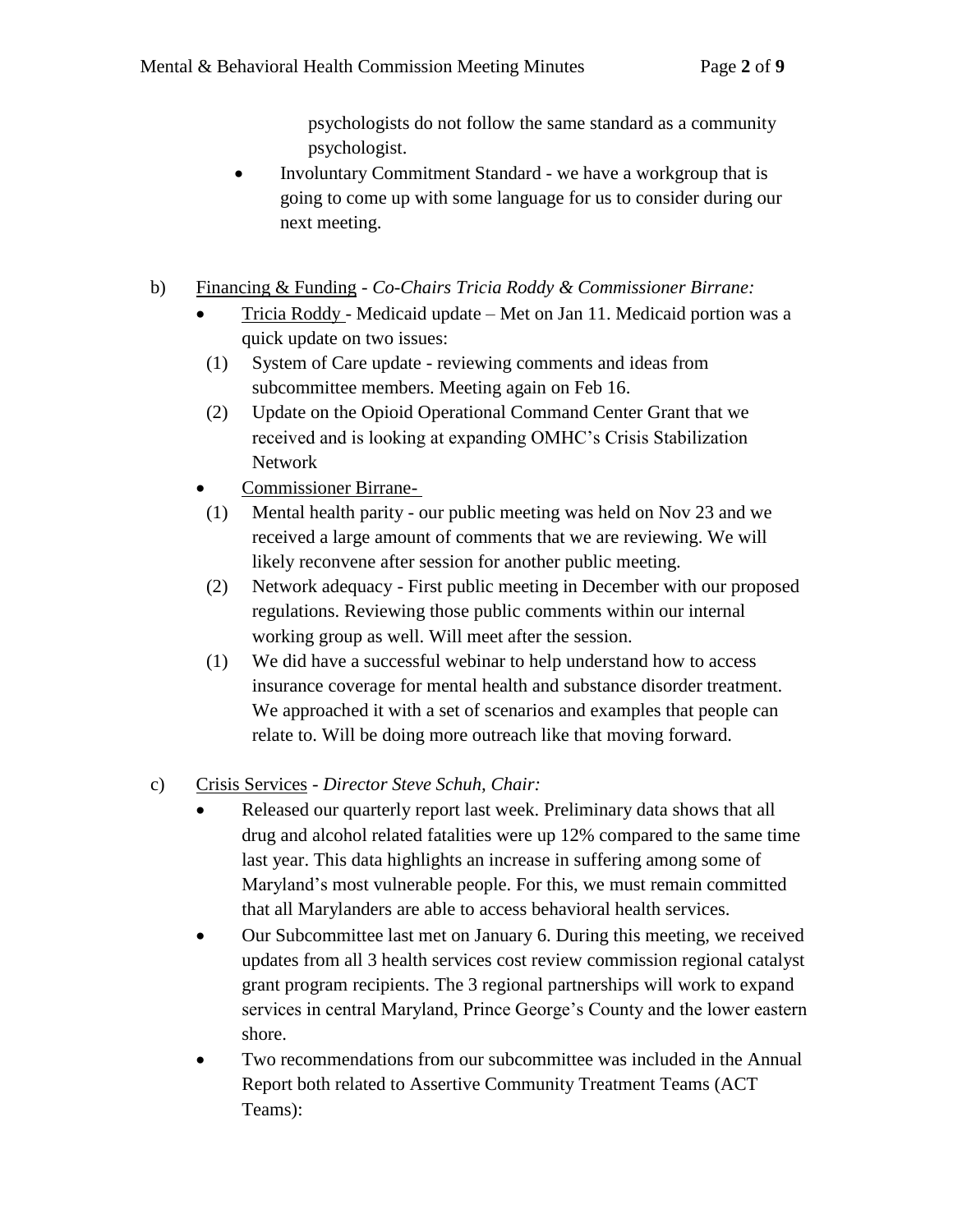- (1) Continue to identify ways to expand ACT Teams to defined areas of geographical areas of the state. Our subcommittee will continue to study Forensic Assertive Community Treatment Teams (FACT Teams)
- (2) Our subcommittee will continue to track progress related to the developments of a comprehensive crisis response system as well as improvements made to Maryland's crisis help line, 211 Press 1.
- (3) Our next meeting is March 3 at 10:00am.

# d) Public Safety & Justice System - *Co-Chairs Senator Katie Fry Hester & Dr. Lynda Bonieskie:*

- (1) Nithin Venkatraman (designee) Met on January 11 to review the draft of the SIM Summit report and discuss potential legislative initiatives. We are currently reviewing the input we received from the report and compiling in a format that is useful. A recommendation we received from the report is to establish an academic center of excellence. This would be run by consultants, university and state partnership and would provide technical assistance to counties in regards to structuring and implementing systematic approaches of handling the intersection of mental health and the criminal justice system.
	- Discussed Assisted Outpatient Treatment (AOT) expansion beyond the pilot.

# **V. Special Presentation:**

- a) Judy Harris & Norm Ornstein Please see additional materials for written testimony, documentary and presentation.
- b) Follow Up Comments
	- Lt. Governor We know that in Maryland, our biggest mental health facilities are our state prisons. Something has to be done and that is why I have been pushing for Assisted Outpatient Treatment and looking at what we can do in our criminal justice system. We want to be able to intercept that person before it gets to that and Senator Hester's group is working on that but we also need laws that make it clear to intercept this before it reaches that point.
	- Norm Ornstein A core part of what Judge Leifman has done in Miami-Dade County was the implementation of crisis intervention training to 7,600 police officers. This is a 40 hour program that originated in Tennessee and this cut the arrest in half, cut the number of shootings dramatically - from 2 per month to 1 in the last 5-6 years. They have been able to close a jail and save 84 million dollars over 12 years because of those changes. Because of the decline in wrongful death suits, they were able to improve the bond rating in the city of Miami. So we need extensive training combined with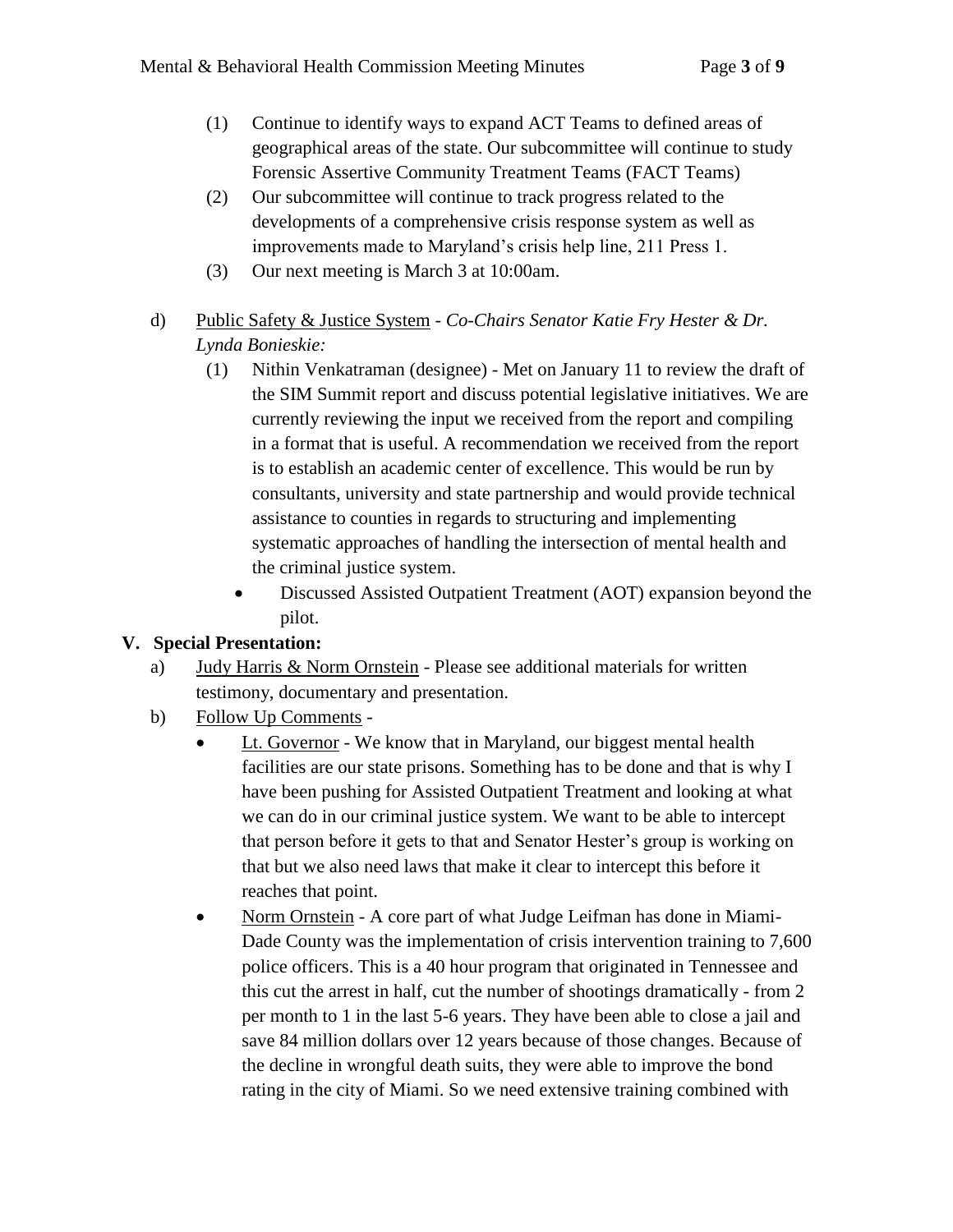the folks that are responding to the 911 calls and mental health professionals.

- Judy Harris If I can add about clarifying the standard. Everything we read is about the importance of early intervention and getting to someone at first episode psychosis, but the way the standard has been interpreted now, the person has to be so far along in their illness that it's too late to do anything. So I urge you while you're trying to clarify that standard to take into consideration the tension between how sick you want someone to be to get help versus how much more likely the help is to be viable if you get to that person early.
- Barbara Allen I would like to thank them for the work that they have done. As a parent who has experienced similar, I hear you. I want to thank you for the presentation material as well.
- Judy Harris The notion of asking for someone to designate a power of attorney when you get a driver's license. It would be great if Maryland would be the leader in this.
- Dr. Aliya Jones I do want to say thank you for sharing your story so transparently with us what your loss has been like. I do want to tell you about some resources in MD that we do have. One of the things you mentioned is CIT Training - I do hope that you know that CIT training is widely available in Maryland. One of the departments that does the best CIT training in the nation is in Anne Arundel County according to the National Accrediting Organization. In regards to early intervention, through MD Psychiatric Research Institute, they have an early intervention program that has been active for many years. Recently, this program has been expanding to have wider catchment of younger individuals throughout the state to get referred for treatment so they don't have to have the same experiences that your son experienced. I wanted to let you know about that as well.
- Judy Harris I am familiar with that but my understanding is you're not able to access that same care if you're 25 years old. So my as would be for the laws to include that later care to be available.
- Dr. Aliya Jones The last thing in regards to people identifying who it is that someone can reach out to for help if someone does become ill - one of the things we have been pushing around the state is psychiatric directives because that can serve that purpose. They are not as widely used as many of us would like them to be used and a lot of that is about community education but we are doing what we can to make sure that patients/people are able to communicate when they are not well.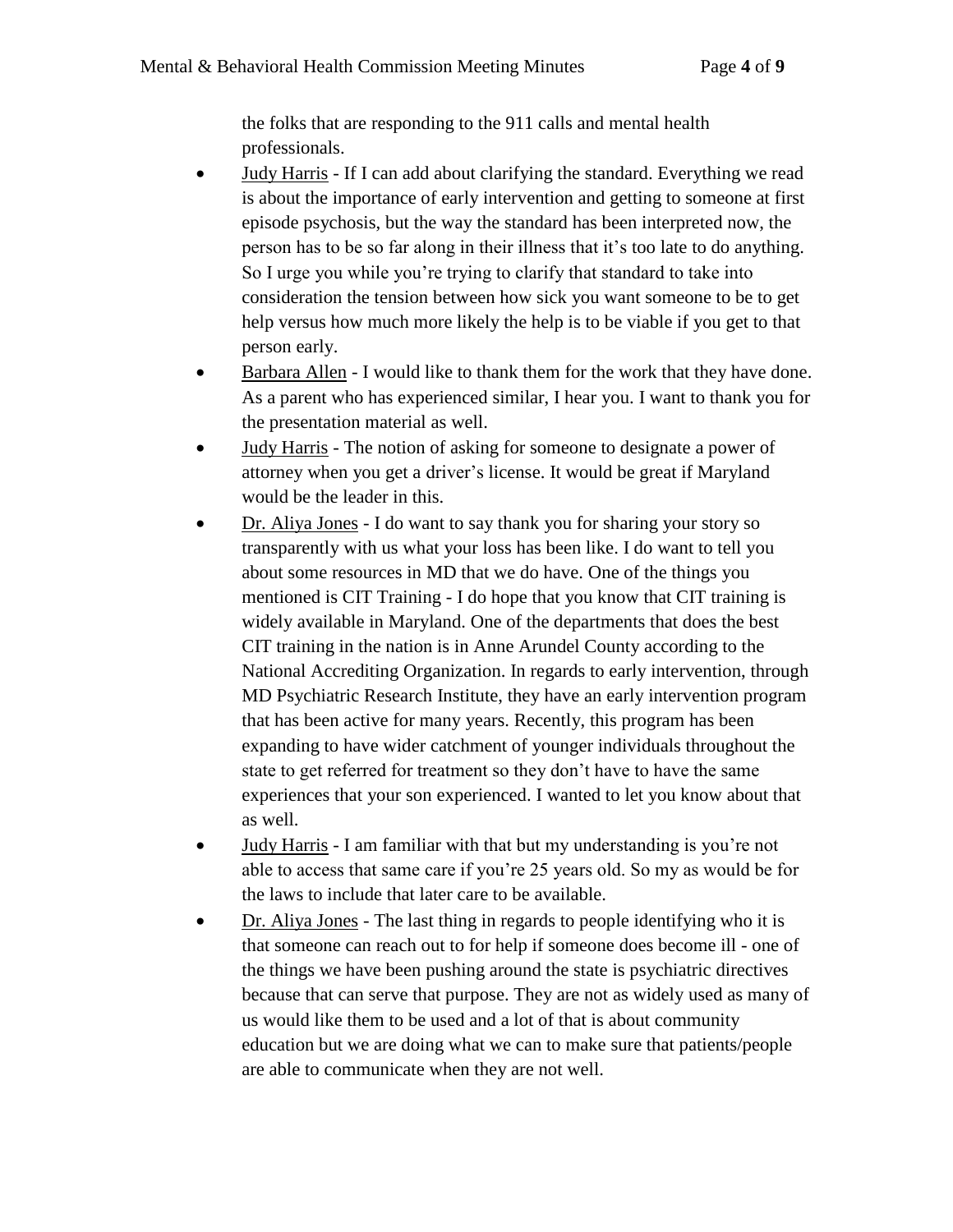#### **VI. Public Testimony:**

- a) Ashia Mann, *Help of the Home*
	- Please see additional materials for written testimony
- b) Luciene Parsley, *Disability Rights Maryland*
	- Please see additional materials for written testimony
- c) Elvira Arnal
	- Please see additional materials for written testimony
- d) Nicole Briscoe, *Choice Clinical Services & Maryland Public Health Association* 
	- Please see additional materials for written testimony

## e) Christina Billingmeier, *On Our Own Maryland*

 I would like to share my experience with forced treatment and this approach in psychiatric settings. I have been receiving psychiatric care since I was 17 and I'll be 37 next month. It has often felt like something that I have not had a choice with. Even in the moments when I knew I needed help and a higher level of care, there were always times when my ability to make decisions were disregarded. Of the 8 times I have been hospitalized in the last 20 years, only 4 of those times did I feel that it was my decision. I felt for a very long time that I didn't have a choice in the type of care I received. I have never wanted to be on psychiatric medication but it has always been forced on me. My story is a prime example of the harm and trauma that can be caused when patients are stripped of their choice. It also shows how people with mental health issues are discredited and often not believed. In 2007, while on a trip out of state, I discovered that I had been blacking out. I had recently learned that seizure disorders can frequently exist alongside psychotic disorders. I was concerned and when I returned home to Maryland, I was admitted to an outpatient program. I expressed my concerns to the intake staff that I hoped they would do diagnostic work to figure out what was wrong and what was possibly going on. The staff asked me to sign myself into the hospital as an inpatient. They didn't tell me what I was signing myself in for. I assumed it was going to be for diagnostic work, some scans and a doctor looking at my issues to rule out a seizuretype thing. 10 minutes later, I found myself on the psych ward that ended up being a 2 week stay. Not once were my concerns addressed by a doctor about having seizures. My stay at the hospital was traumatic. There were several occasions where I was forced to remove my clothing in front of male guards and I was forcibly medicated without my consent or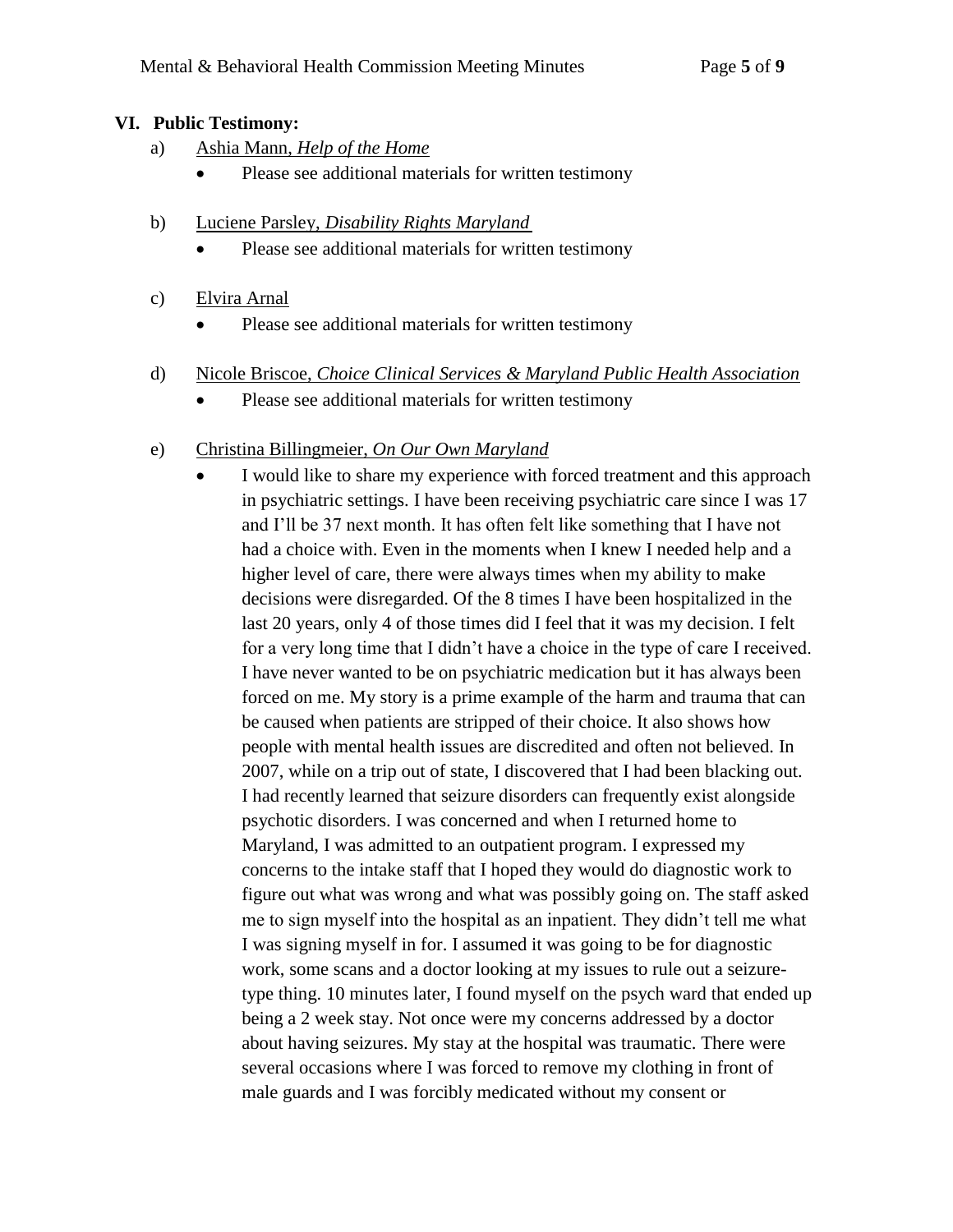knowledge of the medication. I know this is often seen as standard protocol but it is incredibly humiliating and hurtful. Being forced into the hospital and frequently told that I am getting the help I need when really I am being traumatized. In 2015, I voluntarily admitted myself to Sheppard Pratt. While there, they informed me that they wanted to put me on Lithium. I have a pre-existing thyroid condition and my psychiatrist had never prescribed it to me because of this. I declined and reminded them I was not supposed to take Lithium. Sheppard Pratt gave me an ultimatum; they said take the lithium or I would be subjected to electric shock treatment (EST). As I had no idea what the long term effects of EST were, I gave in and agreed to take the lithium. Immediately after I was released, my psychiatric took me off the Lithium because she confirmed it would have affected my thyroid. I am happy to say that I haven't been hospitalized in a few years and I contribute that to the community peers that I have found at On Our Own, Frederick County. They have been incredibly supportive to me. They supported me in my goal to come off psychiatric medicines and every aspect of my recovery. I urge you to listen to my story and the stories of others like me and understand the harm that forced medication and treatment can do to someone. It is often dehumanizing and often traumatizing. It instills the belief that individuals with serious mental health issues are unable to make treatment decisions on their own. Very important information like physical health conditions can be ignored. If we are to cultivate a more recovery focused behavioral health system, we really need to listen to the voices of people like me that receive these services. Thank you for your time.

- (1) Lt. Governor Thank you, this was extremely informative. I had no idea they were still performing EST. I thought that was a bygone era.
- (2) Christina Billingmeier- Some people actually do choose this form of treatment, voluntarily. I knew a fellow patient who made that choice. It's not that this treatment doesn't work for people, it just wasn't something that I wanted.
- (3) Dr. Tripuraneni EST is actually a very effective treatment as long as it is used for a specific condition. I guess we have this negative notion of EST because of history and the use of this in movies. Unfortunately, this causes a negative perception but EST is used for patients who are catatonic with severe depression and severe suicidal idealization and are not responsive to medication. The current EST that is administered now is very sophisticated. The patient is anesthetized and they are given intravenously, a muscle relaxer that completely paralyzes all the muscles. Then a controlled electrical stimulus is given to the brain through a special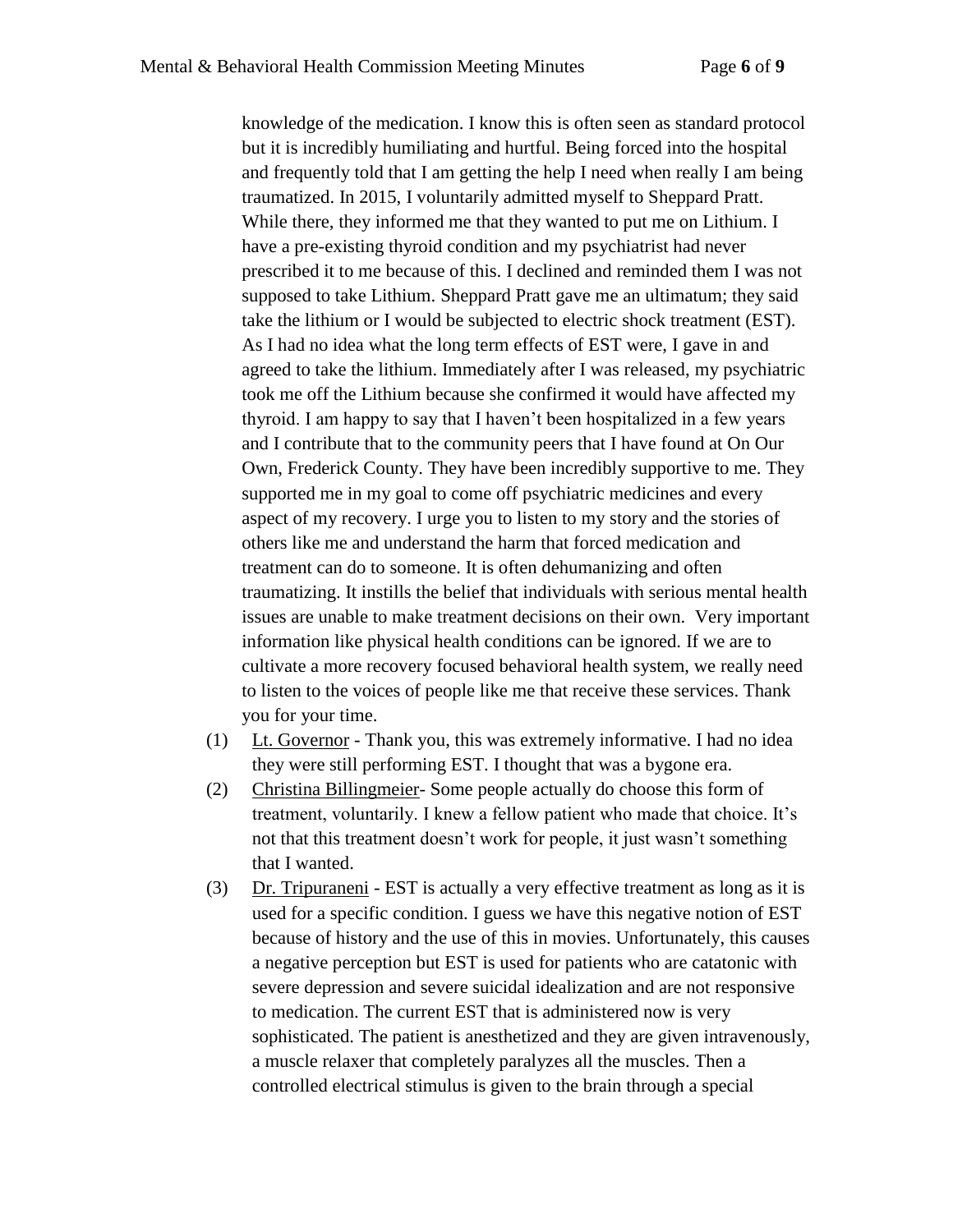machine. Where you are creating an electrical seizure of the brain. It is supposed to create a flood of hormones into the brain like dopamine and what it does is the huge boost of hormones helps the patient to recover much faster. It has to be used only in certain patients and it does help in patients that are totally catatonic and on the verge of decompensating to the point that they could die. It can also help with postpartum psychosis. In the 40's, 50's and 60's, EST was used for everyone. EST should not be used for everyone. It can only be given with informed consent by the patient. It can never be administered involuntarily. It is called ECT, Electroconvulsive Convulsing Therapy. The patient recovers in about 10- 15 minutes.

#### f) Ann Geddes*, Maryland Coalition of Families (MCF)*

 MCF helps families care for someone with behavioral health needs. Using our personal experiences as parents, caregivers of other loved ones though support and navigation services. We have a family peer support staff of about 50 employees with lived experience. We also have administrative staff with lived experience. We have found that there is not universal agreement among our staff or the families that we support regarding involuntary commitment. I want to make that point that not all families are in agreement that this is the way we should be moving forward. Personally, I am the parent of a child who is now 32 and was diagnosed with bipolar personality disorder as a teen. When he was under 18, we did have the power to have him committed to inpatient treatment and we did this multiple times. He still talks about how traumatic the experience was especially since he was subject to the use of constraints and seclusions during his hospitalizations. He says that it has forever turned him off to getting health treatment. Indeed since he turned 18, he has refused any kind of psychological treatment and medication. We must be aware that this aversion to receiving psychological services can frequently be the consequence of involuntary treatment. After our son turned 18, we have had sporadic contact with him. We subsequently learned that over the next few years, he had multiple emergency department visits with inpatient stays. He began using illegal drugs and ultimately developed an alcohol use disorder. Despite all of this, I am concerned about the expansion of involuntary commitment. I believe that we need to focus on the provision of evidence based culturally competent informed care that is appealing to individuals and meets a person where they are at. This will take a tremendous investment and I think we need to be prepared as we look at AOT, we need to be prepared to make an investment in this kind of services. This is the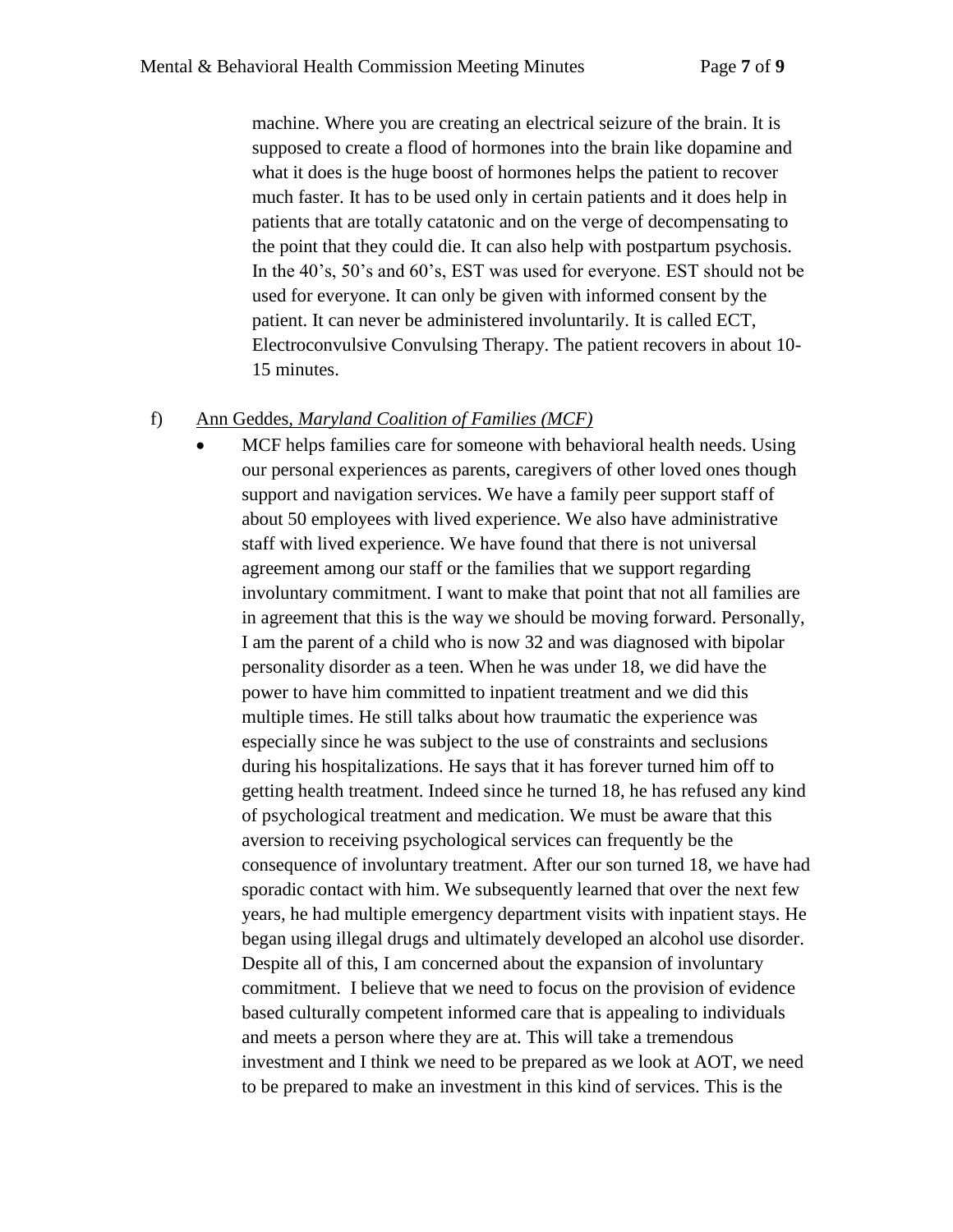right thing to do and will both help those who are suffering from severe mental illness and their families, thank you.

- Lt. Governor Can AOT be formulated for voluntary commitment. In a way that addresses those issues so that it doesn't force you to do what you don't want to do but it requires you to have some type of outpatient counseling.
- Ann Geddes I just think it needs to be carefully looked at and studied. I am not an expert, I am a family member but I have heard in states where they did invest in community based services, it has been successful.
- Dr. Jones To add, with AOT, you are talking about a person who traditionally does not want to agree to services. When someone is willing to agree to care, then there are a whole host of different types of services that are available. There are no programs that force people to do anything. You cannot force people to take medications or force them to come to appointments. If someone is willing to get care, you wouldn't need AOT ACT teams because you could get them outpatient care.
- Senator Eckhardt the other alternative I was thinking about is the psychiatrist advance directive. I had a client one time that had been hospitalized. He had struggled with schizophrenia and his dad had been in the legislature and one of the things he requested was that he would outline what he did when he was out of control, could he get one of his therapists that worked with him back under the advance directive. In the past, to leave the hospital, you had to be signed up for that type of care.
- Lt. Governor Maybe the term could be changed to "Advance Health Care" instead of psychiatric.
- Cari Cho I am working with a group that is trying to make advance directives more accessible to people with mental illness and right now, one of the frustrations is - in Maryland, you have to complete two forms, one for medical issues and one for psychiatric issues. That is obviously a lot of extra work and also adds to the stigma when really, it's health. It should be one form.
- Commissioner Birrane The forms come together, there are two signature spaces. One element only deals with physical health and the other deals with mental health. So you could have somebody who only wants to articulate advanced directives with respect to that reason alone and doesn't want to address the mental health component of it. That may be one of the reasons why but that doesn't mean you couldn't have a consolidated form.